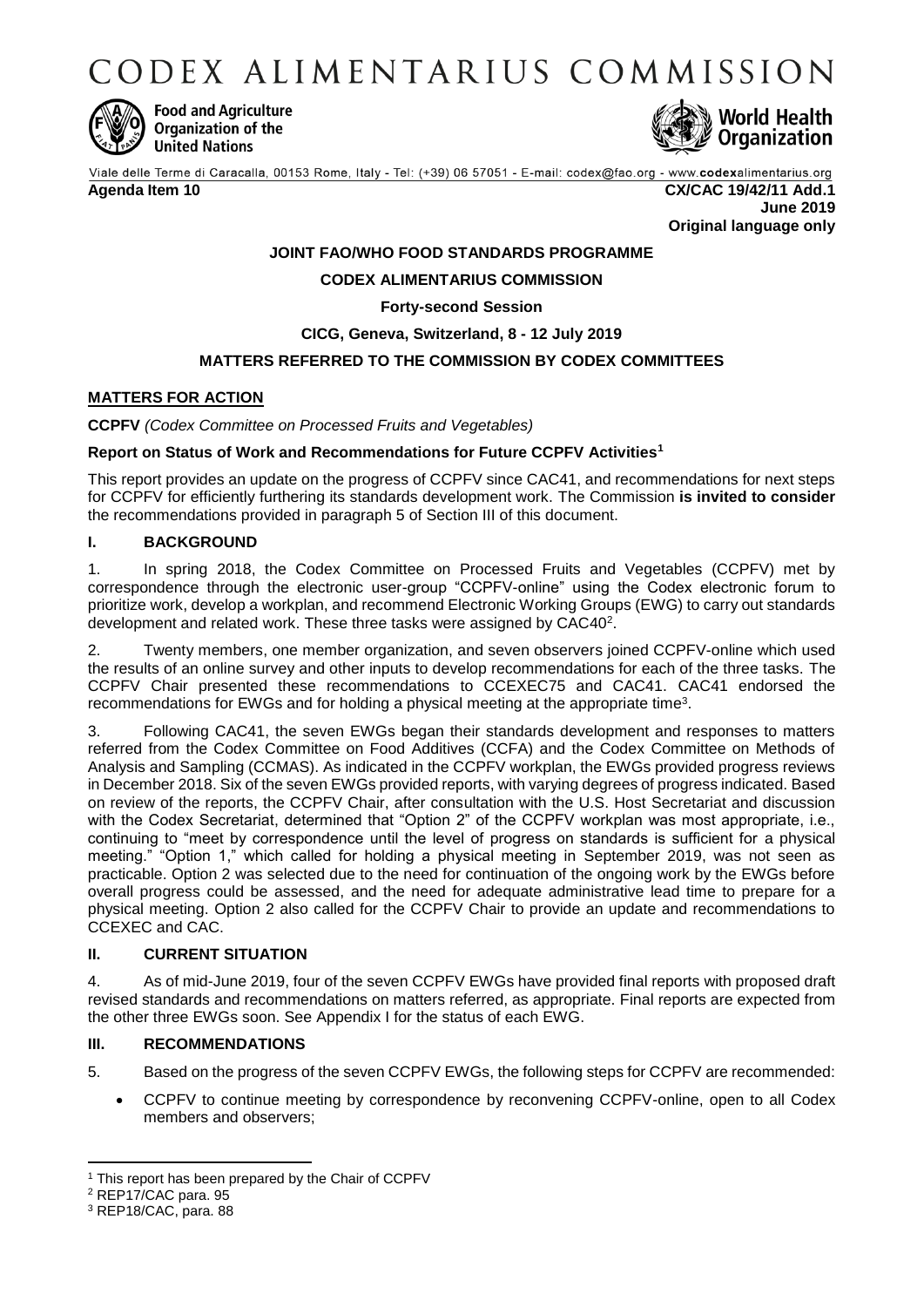- Distribute the EWG final reports and proposed draft revised standards and recommendations via CCPFV-online for review and comment by CCPFV-online members;
- CCPFV-online to assess comments and incorporate them into draft documents and recommendations as appropriate (may include re-establishment of EWGs to perform part of this step);
- Recommend final adoption by CAC of those draft standards for which consensus is reached by CCPFV-online;
- Recommend CAC adoption at Step 5 of those draft standards for which this step is appropriate;
- Convey to CCFA and CCMAS recommendations regarding matters referred;
- Assess and respond to newly identified matters referred from CCFA51 and other committees if such referrals arise; and
- Review progress of current CCPFV work, and assess whether a physical meeting in 2020 would be appropriate.

6. In 2018-2019, CCPFV met by correspondence using the Codex electronic forum and e-mail, and used resources efficiently to successfully complete the specific tasks it was assigned. CCPFV's current situation is again suited for meeting by correspondence to efficiently further the committee's work of advancing documents for possible adoption, and/or further elaboration of drafts in advance of a physical meeting.